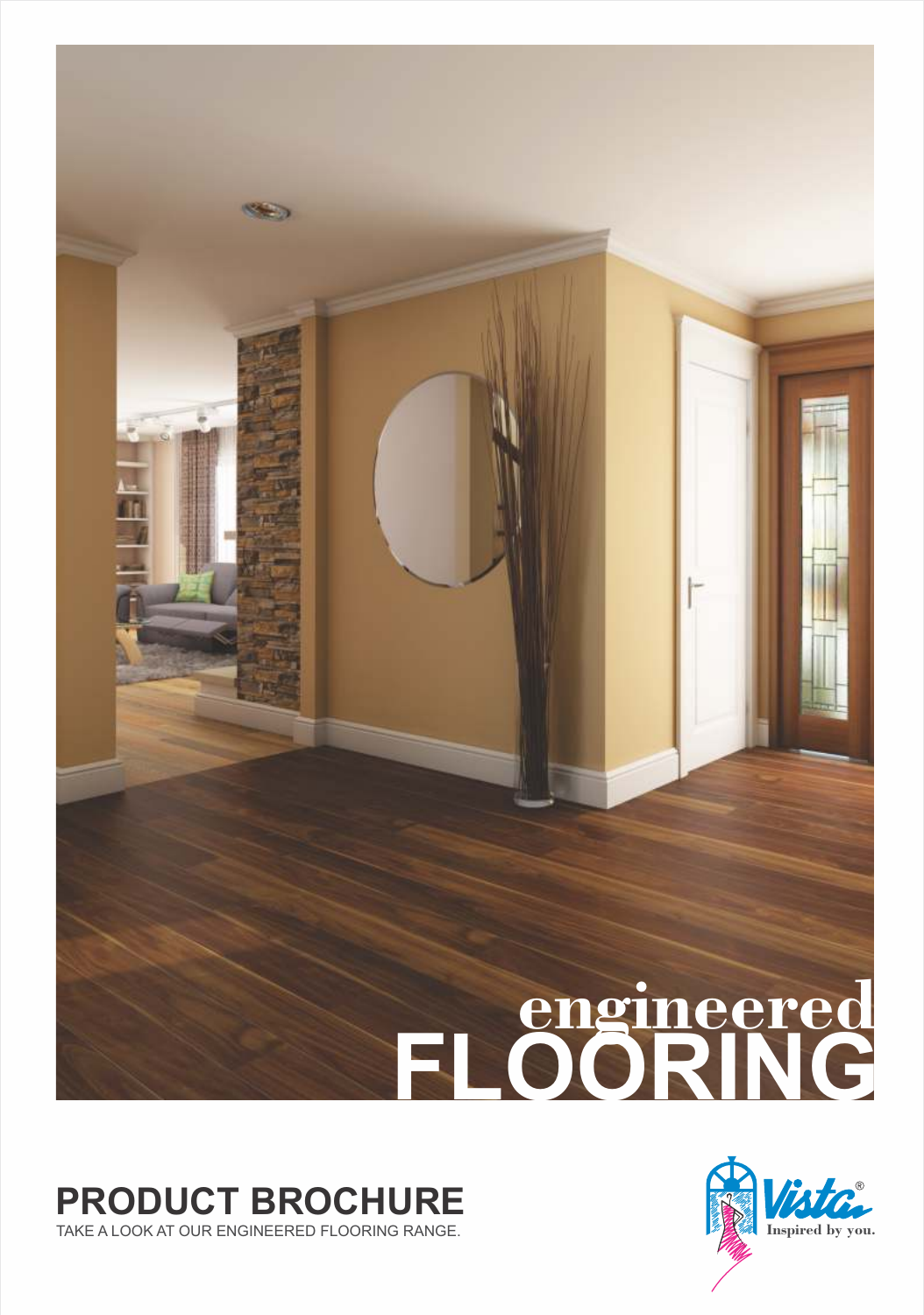# ENGINEERED FLOORING

Vista has recently introduced a new collection of engineered flooring in 14 mm thickness with top layer of 3 mm that is made up of real hardwood.



It is installed using the click system method in the shape of a stylish and aesthetically pleasing V Groove Edge and completed with a UV

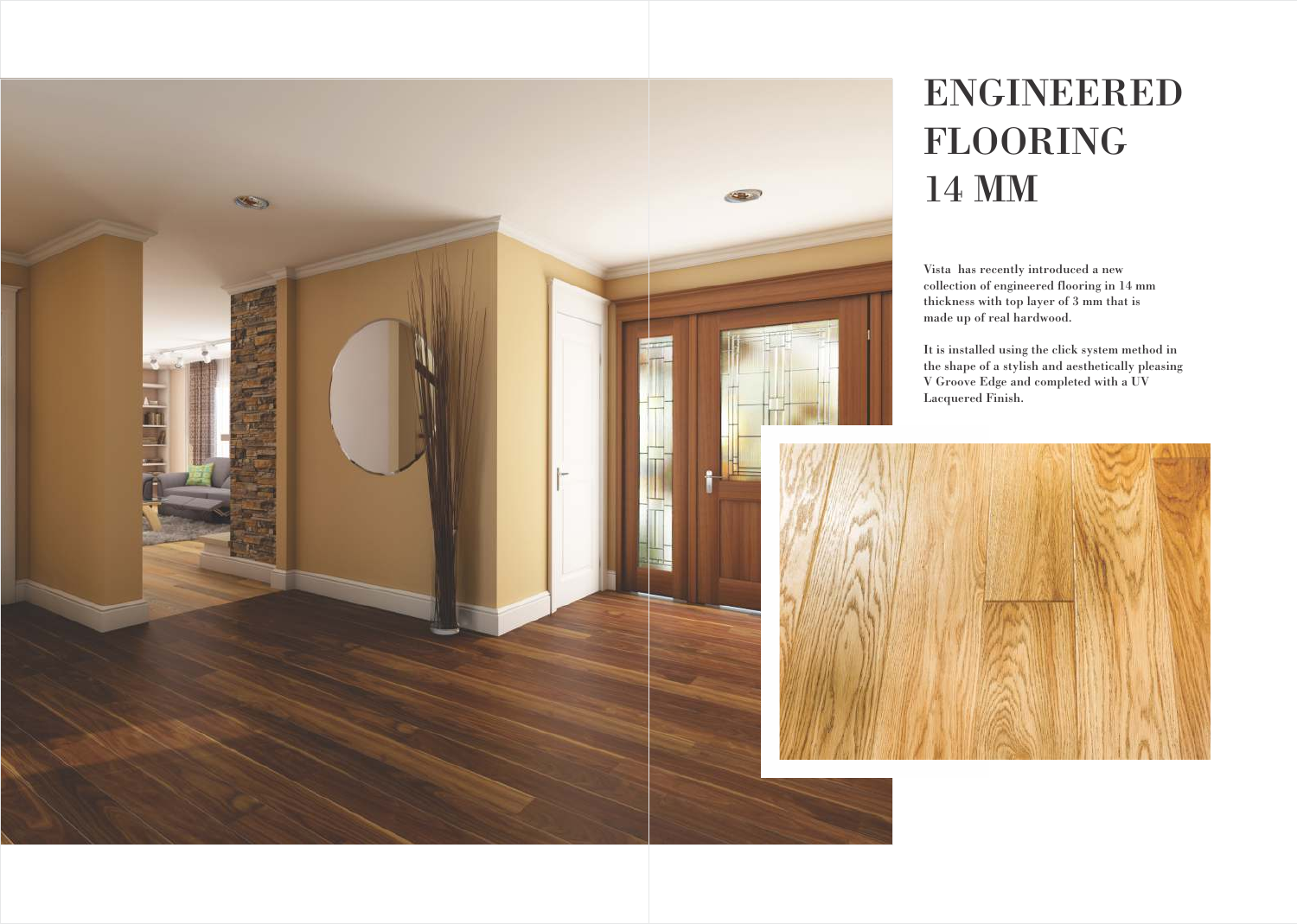#### Simulates Nature

Imitate the best of nature with Vista Engineered flooring. We provide the Oak wood species in engineered wood and have stuck to the traditional wood colors for this particular segment, so that you can savor nature as true to its glory as possible.



#### Get Inspired

Give life to your floor with our new collection of Engineered Flooring that is very close to nature with a top layer of real hardwood.

Made with the Oak wood species in thickness 14mm, it is super durable against moisture, humidity or temperature.

#### Easy To Install

It is a simple and straight forward installation method, requiring less skill and equipment to install the floor. The planks of flooring click in to place and lock together so there is no need for glue, screws or nails.

The interlocking joints are machined onto the flooring, and provide a very tight fit, eliminating the risk of gaps between the flooring planks.



### Built To Survive

If your durability concerns are around moisture, humidity or temperature, engineered is the way to go because it's layered construction provides a stable core that makes it less likely to expand, contract or shift with environmental changes.

Also its 14mm thickness provides for extra protection and sturdiness.



#### Range Dynamics:

SHADES: Available in more than 05 beautiful shades.





#### Ease of Maintenance

One of the reasons people love engineered flooring is that it is easy to care for. With proper cleaning and maintenance, your engineered wood floor should provide many years of high quality luster, and durability to your home.

Cleaning the floor with a damp cloth is all that it takes to keep engineered hardwood looking great for many years.

## ENGINEERED FEATURES